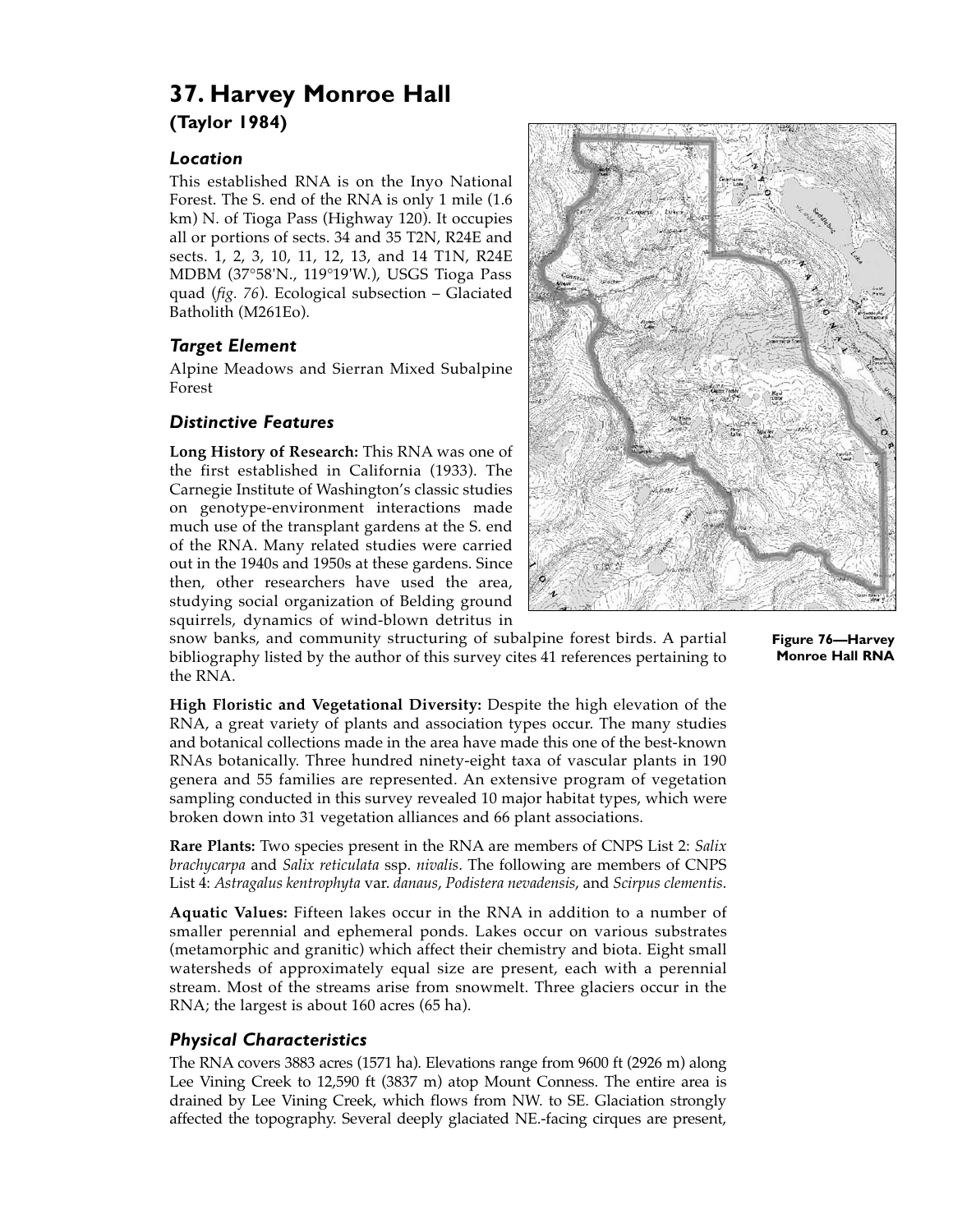with steep headwalls and flats or lakes at their floors. Much of the lower elevation area is stepped topography resulting from differential erosion along jointing planes in the granitic bedrock. The granitic rocks are part of the Cathedral Peak Quartz Monzonite and the Half Dome Quartz Monzonite. They occupy the W. part of the area. The E. portion is underlain by various metamorphic rocks including Paleozoic



**Figure 77—Harvey Monroe Hall,** View of typical subalpine landscape representative of the H.M. Hall RNA with *Pinus contorta* in the foreground. (1982)

and Mesozoic metasediments, metadacite, banded calc-silicate hornfels, calc-silicate hornfels varying to limestone-marble, and basic metavolcanics. Soils are typically shallow and poorly developed except in meadows. The climate is high Sierran montane with copious winter snowfall. Average annual precipitation is estimated to be more than 25 inches (635 mm). There is great variation in temperature and growing season, between S.- and N.-facing slopes, valley bottoms, and so forth.

### *Association Types*

A total of 374 stands of vegetation were sampled (releve method), and the results classified using the computer-generated TWINSPAN hierarchical system and detrended correspondence analysis ordination to produce the association tables. The

primary division is between dry and wet sites. Within dry sites the next division is made between alpine and subalpine communities (a reflection primarily of temperature differences). The next level of division within dry sites is related to late and early snow-melt patterns. Wet site classification is based on site productivity with graminoid-dominated meadows being 2-3 times less productive than tall, herb-dominated associations. A total of 66 vegetation associations, grouping into thirty-one alliances, were delineated. The following summary lists the ten major habitat types with their corresponding alliances and associations. Sizes for associations are not given.

#### **1. Rock Fissures (91200):**

*Cystopteris fragilis* alliance

*Heuchera rubescens*-*Cystopteris fragilis* association

*Oxyria digyna* alliance

*Draba lemmonii*-*Oxyria digyna* association

#### **2. Scree, Talus and Rock Outcrop Communities (91200):**

*Carex congdonii*-*Arnica amplexicaulis* alliance

*Arnica amplexicaulis*-*Carex congdonii* association

*Sambucus microbotrys*-*Carex congdonii* association

*Artemisia rothrockii* alliance

*Holodiscus dumosus* (*H. microphyllus*)-*Mimulus suksdorfii* association

*Stipa occidentalis*-*Eriogonum nudum* association

*Artemisia rothrockii*-*Monardella odoratissima* association

*Saxifraga nidifica*-*Mimulus rubellus* alliance

*Saxifraga nidifica*-*Mimulus rubellus* association

*Rhodiola integrifolia*-*Selaginella watsonii* association

- *Saxifraga bryophora* association
- *Polygonum minimum* association

*Penstemon newberryi*-*Streptanthus tortuosus* alliance

*Sedum obtusatum*-*Muhlenbergia montana* association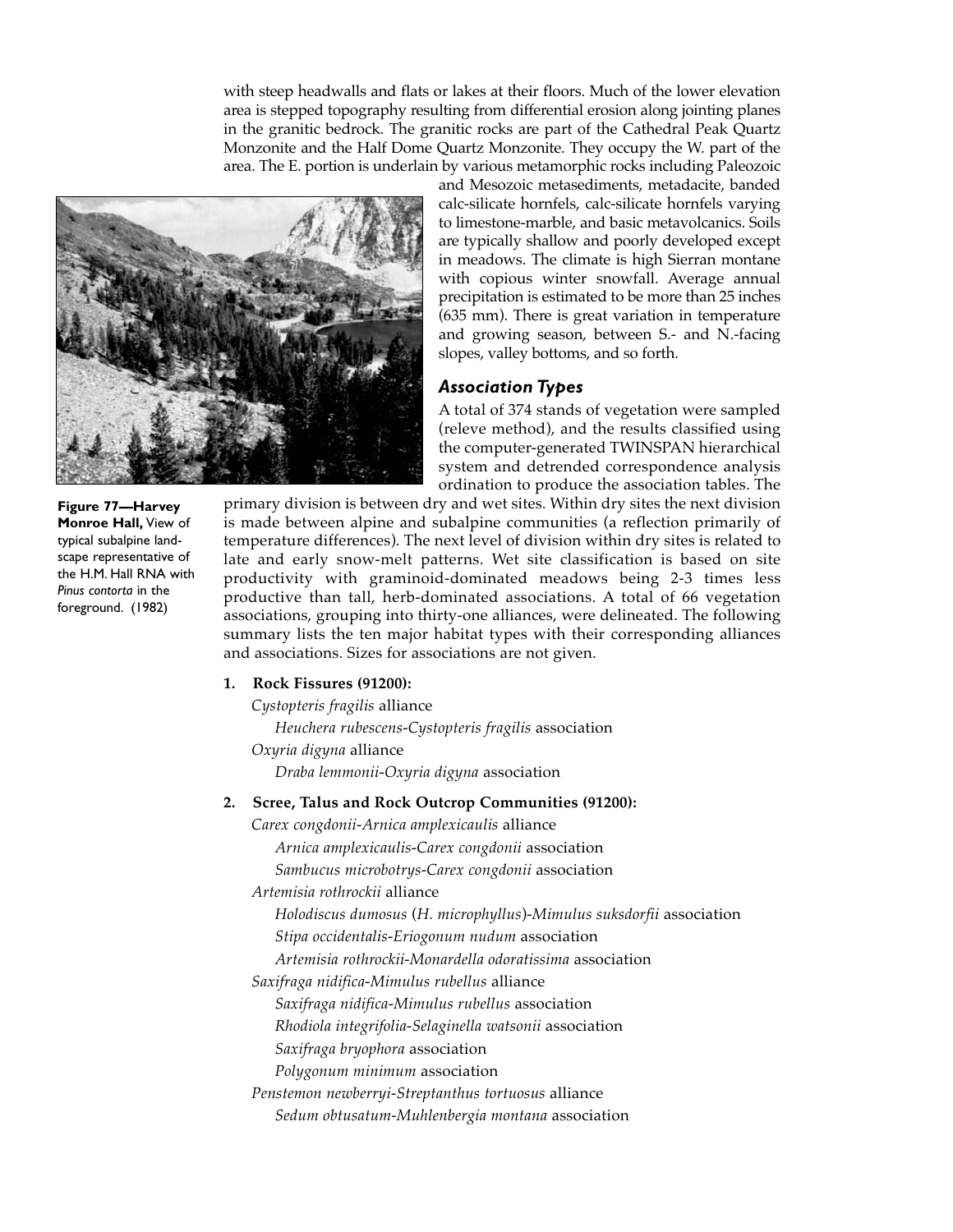*Spiraea densiflora* association *Pentaphylloides floribunda* (*Potentilla fruticosa*) alliance *Pentaphylloides floribunda*-*Danthonia unispicata* association

#### **3. Xeric Alpine Communities (91120):**

*Minuartia nuttallii* (*Arenaria nuttallii*)-*Haplopappus macronema* alliance *Minuartia nuttallii* association

*Calamagrostis purpurascens* alliance

*Calamagrostis purpurascens*-*Leptodactylon pungens* association *Chrysothamnus monocephalus*-*Leptodactylon pungens* association

*Elymus* (*Sitanion*) *hystrix-Phlox covillei* alliance

*Festuca minutiflora*-*Penstemon davidsonii* association *Podistera nevadensis*-*Erigeron pygmeaus* association

*Astragalus kentrophyta*-*Draba oligosperma* association

*Elymus hystrix*-*Phlox covillei* alliance

*Phlox covillei*-*Eriogonum incanum* association

*Ivesia muirii* association

*Hulsea algida* alliance

*Macronema discoideum* (*Haplopappus macronema*)-*Phacelia frigida* association

#### **4. Subalpine Forests (86100, 86210, 86220, 86600):**

*Pinus contorta* (lodgepole pine) alliance (*fig. 77*) *Pinus contorta*-*Carex rossii* association *Pinus contorta*-*Thalictrum fendleri* association *Pinus contorta*-*Ledum glandulosum* association *Pinus albicaulis* (whitebark pine) alliance *Pinus albicaulis*-*Poa nervosa* association *Pinus albicaulis*-*Penstemon davidsonii* association *Tsuga mertensiana* (mountain hemlock) alliance *Tsuga mertensiana*-*Arnica cordifolia* association

#### **5. Snowpatch Communities (91300):**

*Juncus parryi* alliance *Juncus parryi*-*Eriogonum incanum* association *Phyllodoce breweri* association *Carex spectabilis*-*Sibbaldia procumbens* association *Carex helleri* alliance *Eriogonum incanum*-*Raillardella argentea* association *Carex helleri*-*Ivesia lycopodioides* association *Saxifraga tolmiei*-*Luzula divaricata* association *Carex breweri* alliance *Carex breweri* association **6. Well-Drained Meadows (45220, 45210):**

*Carex exserta* alliance

*Carex exserta*-*Saxifraga aprica* association

*Calamagrostis breweri* alliance

*Calamagrostis breweri*-*Vaccinium caespitosum* association *Calamagrostis breweri*-*Kalmia microphylla* association *Salix orestera*-*Calamagrostis breweri* association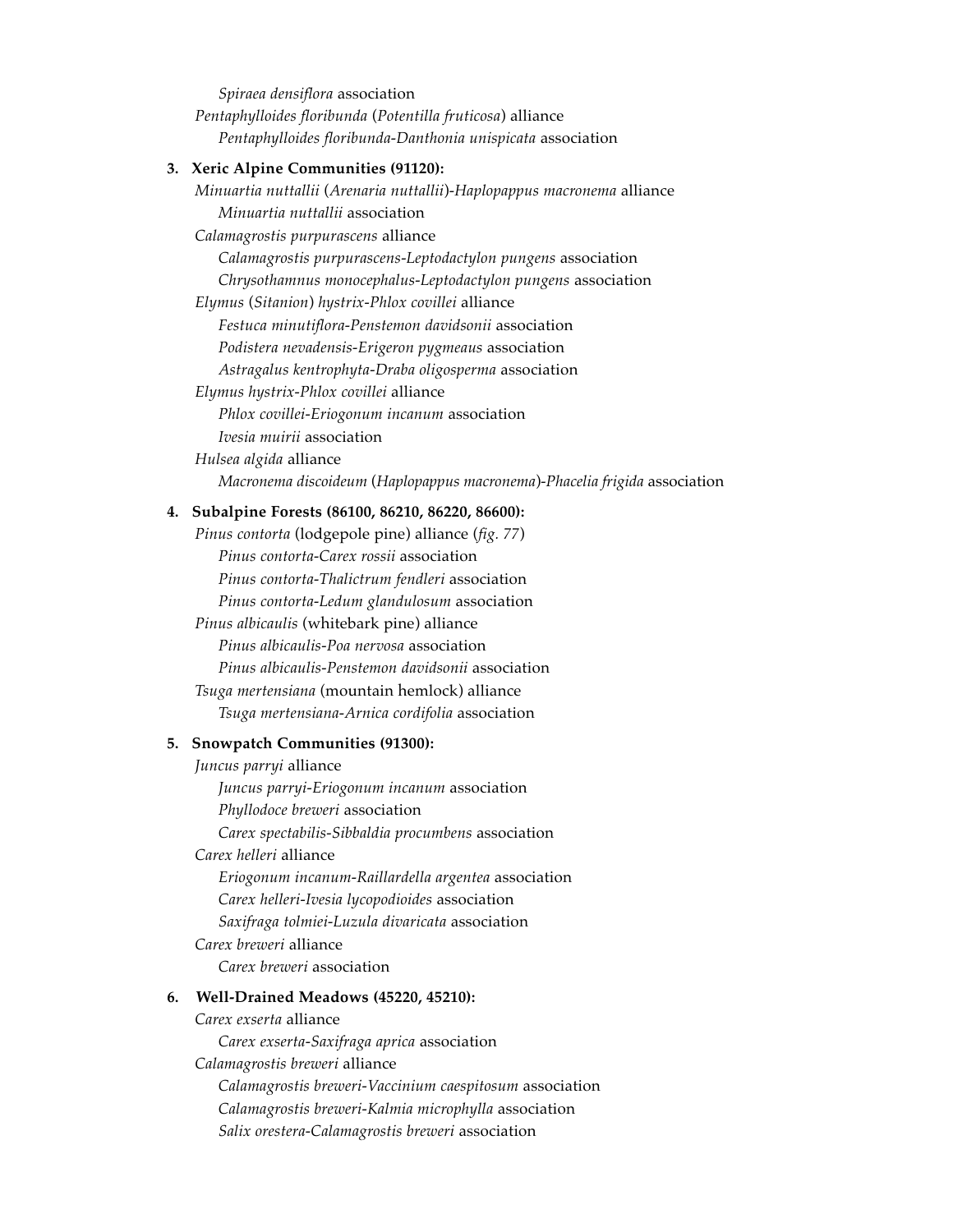*Juncus drummondii*-*Calamagrostis breweri* association *Danthonia unispicata* alliance *Piltagrostis* (*Oryzopis*) *kingii-Senecio scorzonella* association *Phleum alpinum*-*Danthonia unispicata* association *Melica bulbosa* alliance *Stipa lemmonii*-*Carex straminiformis* association *Juncus balticus* association

## **7. Tall-Herb and Willow Thickets (63500, 45210):**

*Salix orestera*-*Allium validum* alliance *Salix orestera*-*Allium validum* association *Salix orestera*-*Senecio triangularis* association *Salix planifolia*-*Carex scopulorum* association *Veratrum californicum* alliance *Veratrum californicum*-*Senecio triangularis* association *Senecio triangularis*-*Carex spectabilis* association *Arnica mollis* alliance *Arnica mollis*-*Arabis davidsonii* association

#### **8. Poorly-Drained Meadows (45210):**

*Carex luzulaefolia* alliance

*Carex luzulaefolia*-*Ranunculus alismaefolius* association *Carex scopulorum*-*Pedicularis groenlandica* alliance

*Eriophorum crinigerum*-*Carex scopulorum* association *Carex scopulorum*-*Pedicularis groenlandica* association *Eleocharis paucifora* association

#### *Carex deweyana* alliance

*Rorippa curvisiliqua*-*Carex deweyana* association *Juncus mertensianus* association

*Carex nigricans* alliance

*Salix arctica* association *Carex subnigricans*-*Dodecatheon alpinum* association *Carex nigricans*-*Kalmia microphylla* association *Carex vernacula*-*Antennaria alpina* association

#### **9. Flowing Springs and Shallow Streams (45210, 63500):**

*Mimulus tilingii* alliance

*Claytonia nevadensis* association

*Mimulus tiningii*-*Poa gracillima* association

*Deschampsia caespitosa* alliance

*Deschampsia caespitosa*-*Solidago multiradiata* association

#### **10. Shallow Ponds and Standing Water (52430):**

*Carex rostrata* alliance *Torreyochloa* (*Puccinellia*) *pauciflora-Isoetes bolanderi* association *Carex rostrata* association

#### *Plant Diversity*

Three hundred ninety-eight taxa of vascular plants are listed.